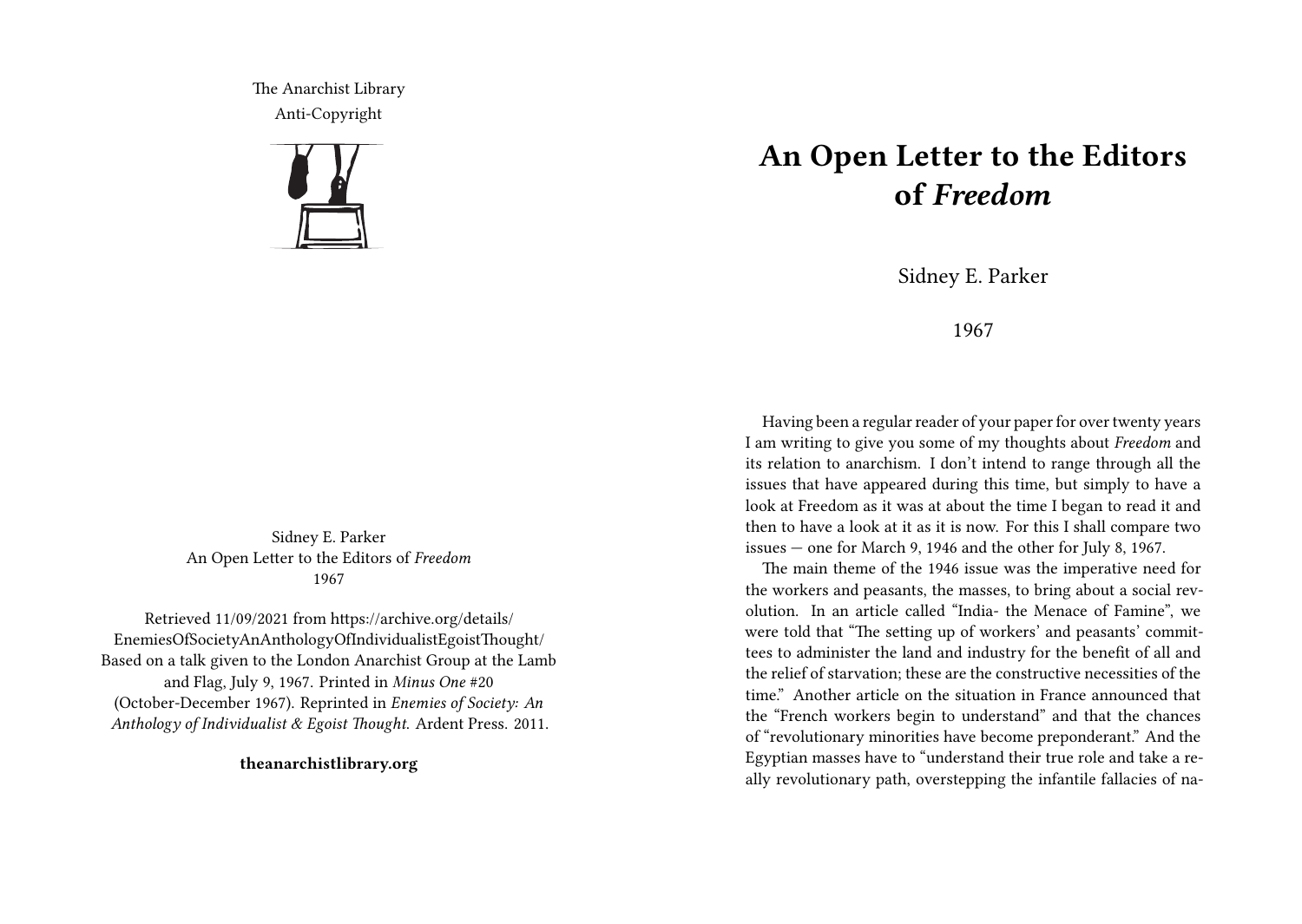tionalism." While the author of an article on conscription said that "The one fear apparent in the government (as it is the fear of all tyrants) is the fear of the people themselves. They dread that the masses will rise against the existing order and establish a society of peace and equality wherein liberty becomes a cornerstone and not a crime." And George Woodcock indicted the "petty bourgeois" outlook of the Levelers

which made them concerned to create a society of small proprietors and to deny with pathetic vigor the anarchist communist doctrines preached by Winstanley and the Diggers. Winstanley's social vision, combined with the revolutionary vigor of the Levellers and expressed in widespread direct action in the taking over of land, might have brought real freedom to England and changed the history of the world.

Have you ever given any thought as to what happened to all these pious hopes?

Did the Indian masses do as you suggested? Were they even interested enough to listen? How much nearer are the Egyptian masses to the real "revolutionary path'? Do you think that their recent hosannas for Nasser showed they have "overstepped" nationalism? And the French workers—the once white hope of Bakunin and Kropotkin have they understood? Is de Gaulle trembling in his shoes at the impending rising of "the people themselves" who will "establish a society of peace and equality"? Were these hopes any different from Woodcock's retrospective speculations as to what would have been if the Levellers had done as he said they should have done 300 years later?

I have not noticed any serious analysis by you as to why these hopes remained pious. No doubt in the heady, disillusioned atmosphere just after World War 2 they were understandable. I know,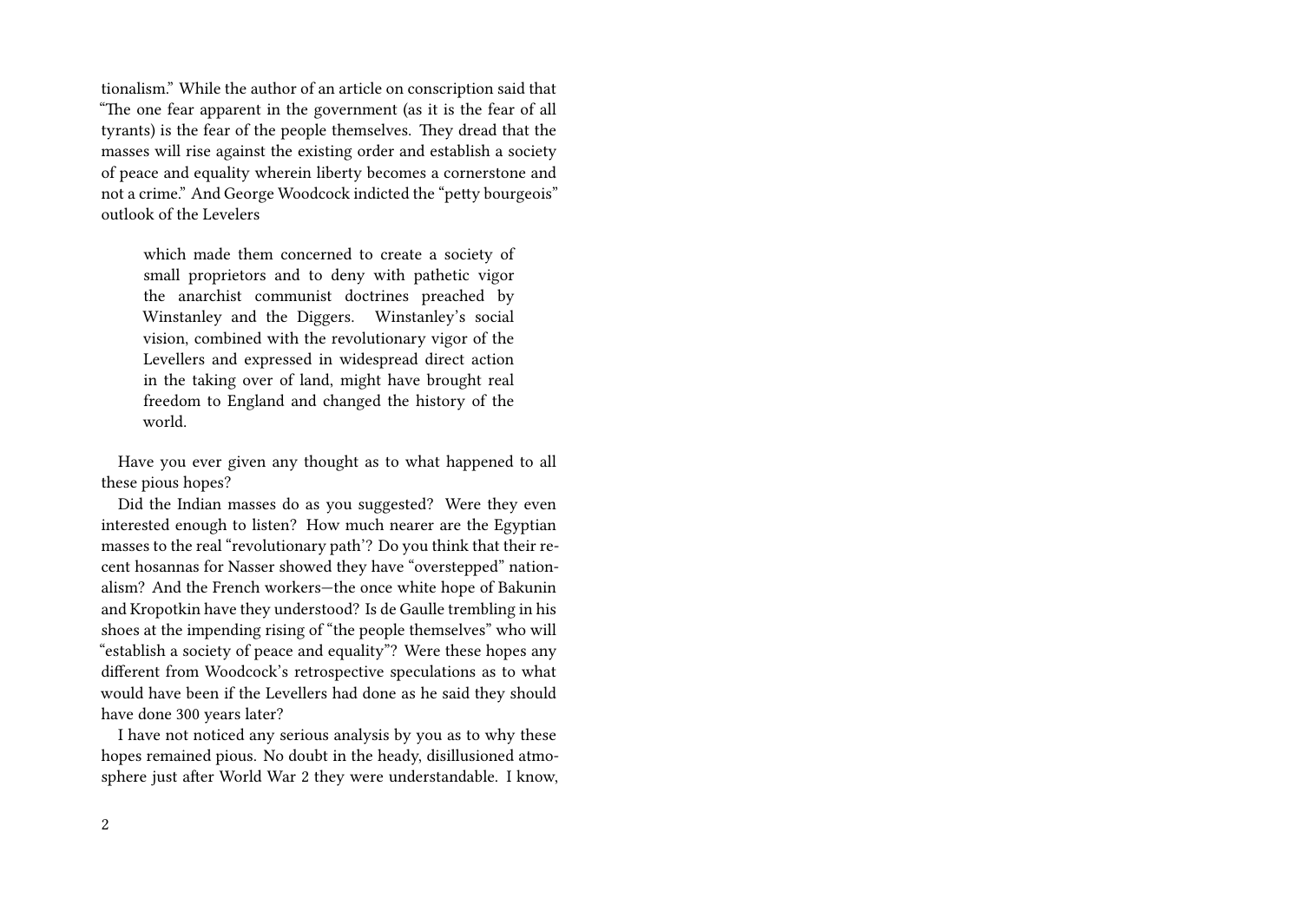I shared them. But over twenty years have passed and they are littered with the ruins of shattered hopes and exploded wishes. Yet even in those days a dissident voice was heard disturbing the euphoria of the approaching revolution. A reader wrote:

Strikes, syndicalism, and class war mean little in themselves. Class war is a fact, but has, in my view, little direct connection with anarchism which knows no classes and certainly is not (either historically or actually) very representative of working class aspirations

….

But you took little notice of such an argument then and seem to have forgotten it altogether now if your back page is any guide, nor, indeed, the front page of the July 8th issue for this year. Here there is an article on Aden which reads like a rehash of the 1946 articles. Once again, the solution is "a revolution, not only in the Aden territories, but throughout the Arab states to ensure that the wealth from oil monopolies, at present held by a small minority, is used for the benefit of the whole population." I would be interested to hear what response you get from the Adeni masses. Not to be outdone the back page features a report from Japan in which it is stated that the "majority of the people of Japan" want the war in Vietnam to end. The writer does not say how he reached this conclusion, and I doubt very much if he could.

So the theme of the people in revolt continues to be plugged. What have you got to show for it after twenty years? Indeed, I could say after eighty years, since you and your predecessors have sung the same song since 1886 when the first issue of *Freedom* appeared.

What is your answer to this? Where are the forces for your revolution and how are you going to organize them? After all, if the Adeni masses need a revolution you might at least spell out to them what it means.